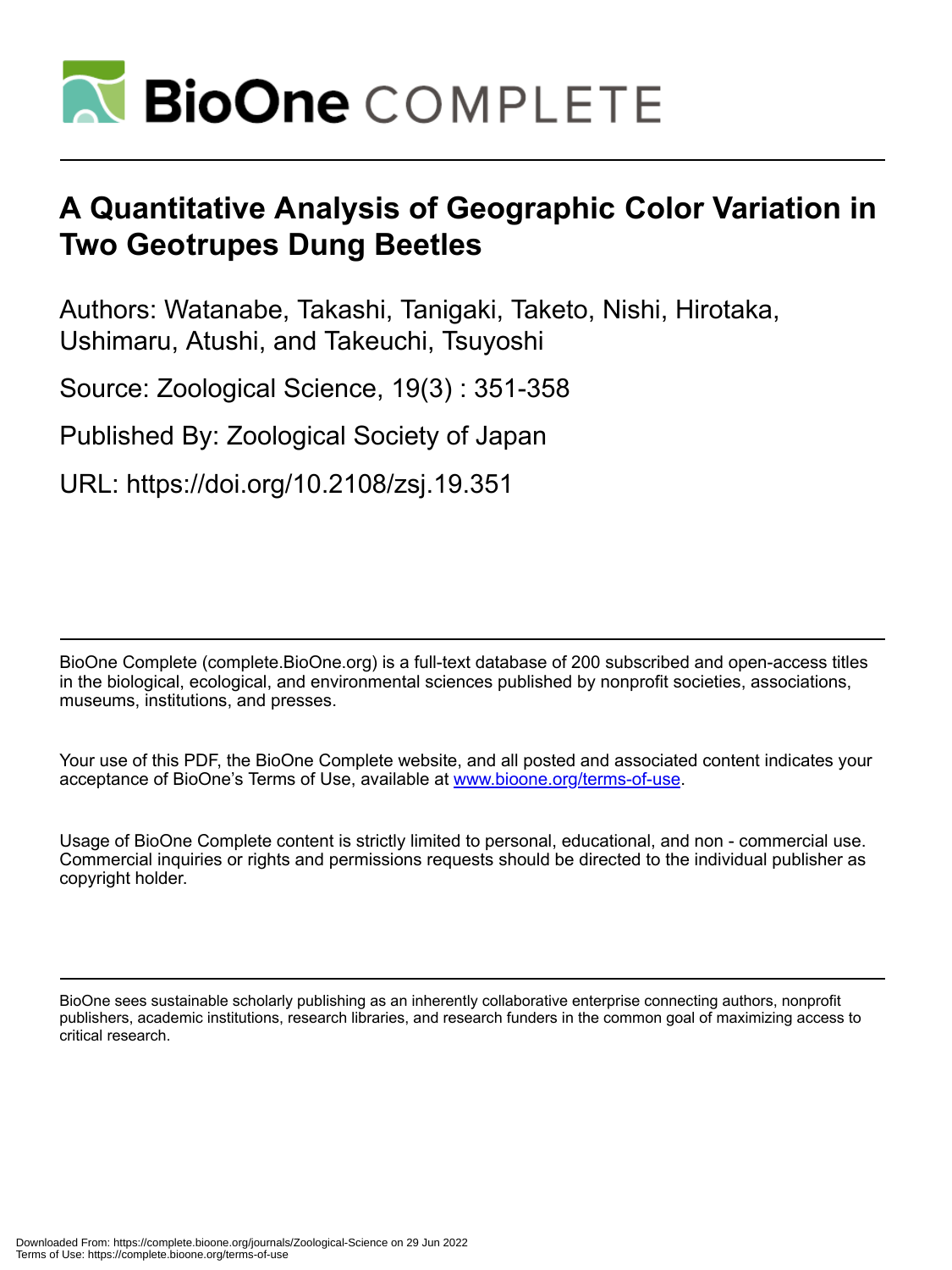# **A Quantitative Analysis of Geographic Color Variation in Two** *Geotrupes* **Dung Beetles**

Takashi Watanabe<sup>\*1</sup>, Taketo Tanigaki<sup>1</sup>, Hirotaka Nishi<sup>1</sup>, Atushi Ushimaru<sup>2</sup> and Tsuyoshi Takeuchi<sup>1</sup>

1 *Department of Zoology, Faculty of Science, Kyoto University, Kitashirakawa Oiwake-cho, Sakyo-ku, Kyoto 606-8502, Japan,* 2 *Center for Ecological Research, Kyoto University, Kamitanakami Hiranocho, Otsu, Shiga 520-2113, Japan.*

**ABSTRACT**—We conducted a quantitative analysis of geographic color variation in two species of dung beetles: *Geotrupes auratus* and *G. laevistriatus*. The reflectance of the dorsal surfaces was measured from 300 to 700 nm using a spectrophotometer. The reflectance curves for both beetles were bimodal; there were two distinct peaks, namely, the  $\alpha$  peak, between 400 and 700 nm, and the β peak at around 300 nm. A stepwise discriminant analysis indicated that geographic color variation in *Geotrupes* beetles was primarily characterized by a shift of the  $\alpha$  peak. Using beetles from three locations, we compared the wavelength (nm) of the  $\alpha$  peak ( $\lambda$ max( $\alpha$ )) and its reflectance intensity (R( $\alpha$ )) to investigate sex and population differences. Intraspecific geographic variation in coloration was effectively detected by discriminant analysis of spectral reflectance curves. Our results showed that *G. auratus* and *G. laevistriatus* had similar coloration within each sampling location. Our study also revealed hidden sex differences in R( $\alpha$ ); R( $\alpha$ ) of males were significantly higher than those of females in both species. Since the dorsal surface of the beetles shows remarkable color variation, and coloration can be assessed objectively using reflectance spectra, *Geotrupes* beetles may be good model organisms to investigate geographic color variation.

**Key words:** dung beetle, reflectance spectra, geographic color rariation, color measurement, sexdifference

# **INTRODUCTION**

As with many other morphological traits, animals can show dramatic geographic variation in coloration. Many different selective pressures, including thermoregulation, intraspecific communication, and predator avoidance, could generate this variation in color (Endler, 1978). Although researchers have long been interested in geographic color variation as a possible consequence of adaptation to local environments, the quantification and classification of the coloration of animals has been dependent on human perception. However, it is now recognized that using human vision to evaluate coloration could lead to erroneous conclusions (Bennent *et al.,* 1994). If receivers of color stimuli, such as predators or individuals of the opposite sex, influence the evolution of coloration, we need to understand receiver visual perception. Many studies have shown that color vision among many taxa can be considerably different from

\* Corresponding author: Tel. +81-75-753-4077; FAX. +81-75-753-4101. E-mail: takeshi@ecol.zool.kyoto-u.ac.jp that of humans in both the range of visible wavelengths and the mode of color information processing (Menzel and Backhaus, 1991; Jacobs, 1992; Brandt and Vorobyev, 1997; Vorobyev *et al.,* 1998). Recently, mathematical models based on the physiological and psychophysical knowledge of animal vision have been developed and used for quantitative analysis of 'apparent (observer-perceived) color' (Vorobyev *et al.,* 1998; Cuthill *et al.,* 1999; Vorobyev & Menzel, 1999; Sumner and Mollon, 2000; Vorobyev *et al.,* 2001). The results of these studies strongly suggest that we should not reduce spectral information to human standards, since such a reduction could result in a loss of critical color information. Therefore, objective methods for assessing color patterns are required, and should encompass the entire wavelength range of the receiver (Cuthill *et al.,* 1999).

Another difficulty in evaluating animal coloration is that it often involves complex patterns. We usually do not have exact knowledge of which color components or combinations of color are ecologically important. Consequently, many researchers are still obliged to describe and categorize the color patterns of animals subjectively. Hence, studies of the evolution of geographic color variation in animals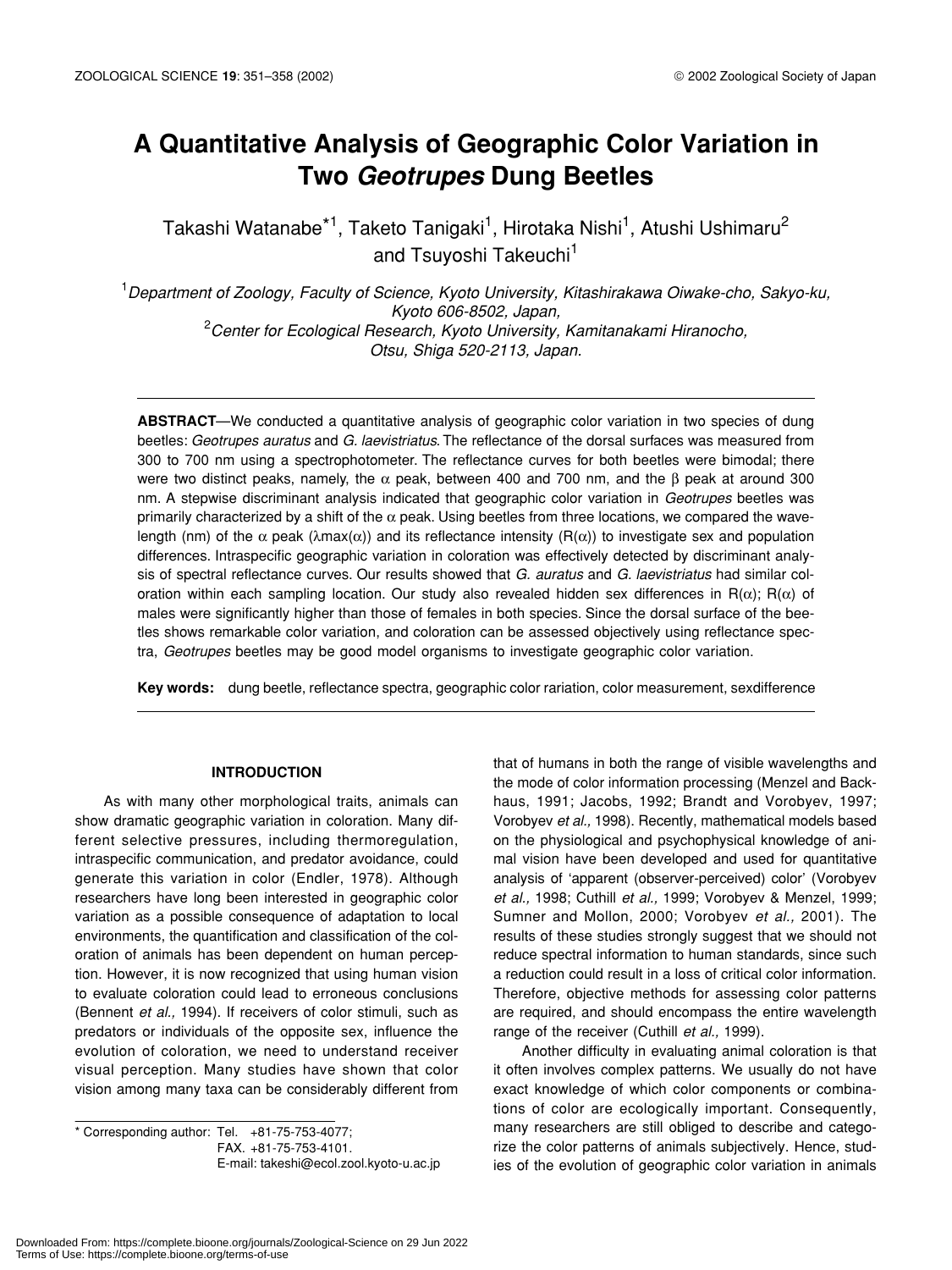could benefit from the spectral information of an organism that has a simple, ideally monochromatic, coloration.

For the reasons mentioned above, some coleopteran insects may be good model subjects. Harris (1991) described color variation in the sand-burrowing beetle *Chaerodes trachyscelides* by using indices calculated by the CIELab system (CIE, 1978). He revealed that variation in the color of *Chaerodes* beetles matched the color of the sand of their resident beach. However, he only compared variation in the lightness component of the color.

Here, we report the geographic color variation of two dung beetles: *Geotrupes auratus* Motsch and *G. laevistriatus* Motsch. These two species range throughout most of the Japanese islands, feeding on the dung of mammals. These *Geotrupes* beetles may be good models for studying geographic color variation, as they show remarkable geographic color variation and have nearly monochromatic elytra. Preliminary geographic color variation in these two beetles has been described in an early study (Mizuno, 1964), which identified five color types for *G. auratus* and two color types for *G. laevistriatus*. Judgment of coloration, however, was based on human visual perception. In this paper, we attempt to establish an objective method for quantifying the coloration of monochromatic dung beetles. For this purpose, we calculated several variables from the reflectance spectra of the dorsal surface (elytra) of the beetles, and then isolated the parameter that most effectively characterized the geographic variation in the coloration. To our knowledge, this is the first study to evaluate the color of beetles objectively and examine geographic differences statistically.

### **MATERIALS AND METHODS**

We chose three sampling sites (Arashiyama, Otowayama and Nara Park; Fig. 1) where distinct color types (red, green and indigo, respectively) of *Geotrupes auratus* have been observed (Mizuno, 1964). We collected male and female *G. auratus* and *G. laevistria-*



**Fig. 1.** Map of central Japan showing the positions of the sites from which samples were collected.



Fig. 2. Representative reflectance spectra of the dorsal surface of two species of dung beetle. Variables extracted from the spectral data (81) points from 300 to 700 nm in 5-nm increments) include  $\alpha$  and β peak wavelength (λmax(α) and λmax(β), respectively), reflectance intensity  $(R(\alpha)$  and  $R(\beta)$ , respectively), mean intensity, and minimum intensity (MIN).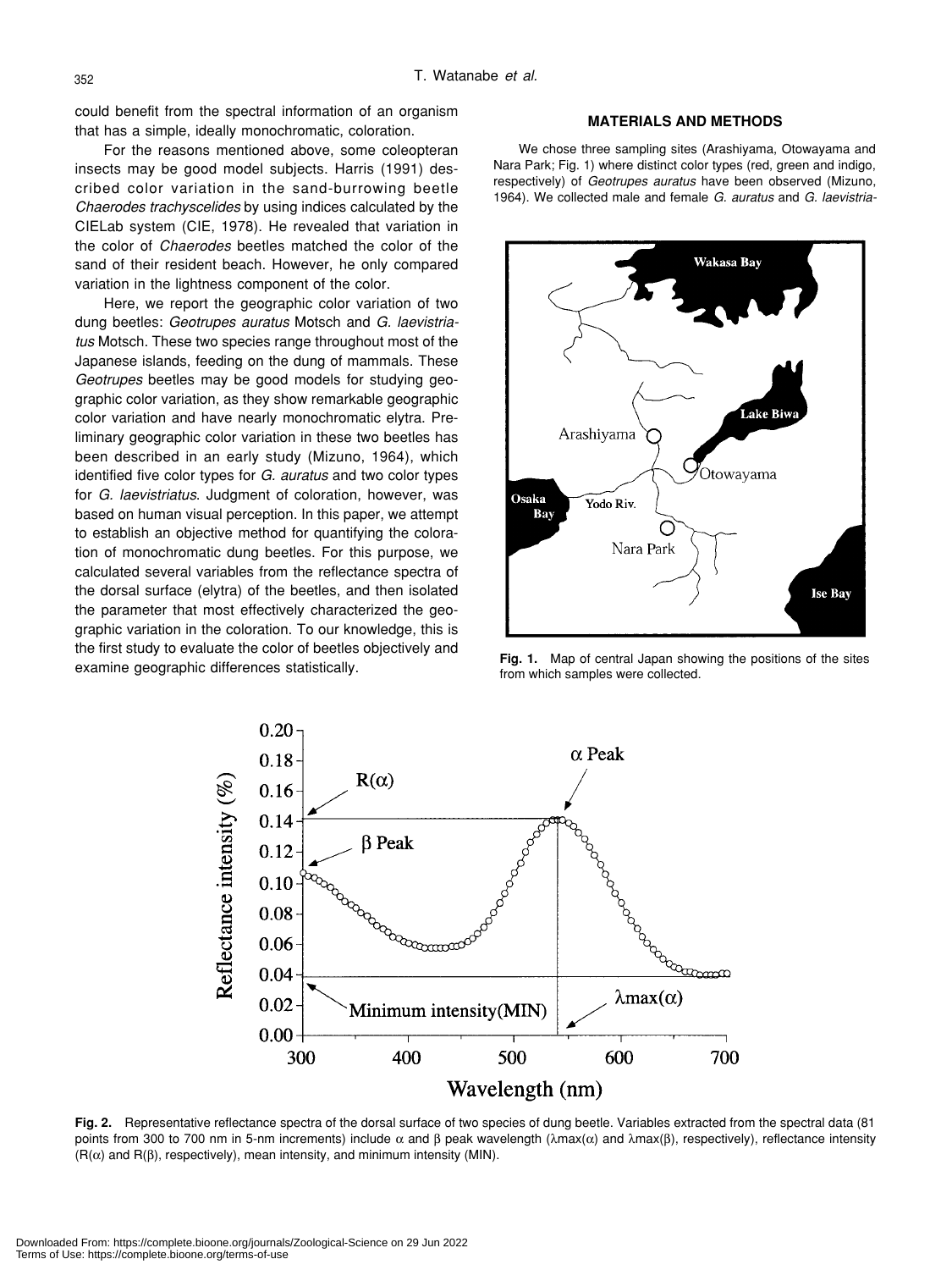*tus* with baited traps using the dung of horses. We also collected the beetles from the dung of unknown mammals found at the study sites. The sampling was conducted from early May to mid August 2001. We measured total body length and thorax width in the laboratory.

We measured the reflectance spectra of the dorsal surface of beetles with a Shimadzu spectrophotometer UV-240, which measures wavelength with an accuracy of 0.3 nm. In our analyses, we used the reflectance data in the range from 300 to 700 nm, in 5-nm increments. We used a deuterium light source with the spectrophotometer, and barium sulfate (Merck) as a white standard. Since the coloration of the beetles appears to be of structural origin, it should change according to the viewing angle. In this study, the measurement angle of reflectance was perpendicular to the dorsal surface. In addition, there appears to be color variation among different parts of the body. Therefore, we only measured the coloration of the dorsal surface (elytra), which occupies the largest part of the body, although other parts, such as the underside and legs of the beetles also show geographic color variation (Watanabe, personal observation).

Before measuring all the samples, we conducted pilot studies and found that spectra are usually bi-modal within the measured wavelength range (see Fig. 2 for representative spectra), with a peak ( $\alpha$  peak) within the range of human visual sensitivity (400–700 nm), and another peak (β peak) near 300 nm. Although most β peaks are not real peaks (they show the upper limit of an increasing phase toward the shortest wavelength measured), we treat them as such for convenience.

Six variables were obtained from the reflectance spectra: the wavelength corresponding to the  $\alpha$  and  $\beta$  peaks ( $\lambda$ max( $\alpha$ ) and λmax(β), respectively), the reflectance intensity of the  $\alpha$  and β peaks (R( $α$ ) and R( $β$ ), respectively), as well as the mean and minimum reflectance (Fig. 2). The mean reflectance was calculated as the average reflectance of the entire spectrum measured in 5-nm increments (300–700 nm; n=81). The minimum reflectance (MIN) was the minimum value of the reflectance intensity. We used these parameters to examine sexual and geographic differences in coloration within each species. These variables were not normally distributed; consequently, we used a nonparametric statistical test for our analyses. In an attempt to discriminate between collection sites based on color variation, we used a canonical discriminant analysis, which included all six color parameters. To determine the order of effectiveness of these variables in discriminating between collection sites, we adopted a stepwise method for the discriminant analysis.

# **RESULTS**

#### **General Patterns**

There was no significant difference in total body length

(TL) and thorax width (TW) between sexes within a population (Table 1). When pooling males and females, there was no significant difference in TL and TW among the three populations of *Geotrupes auratus* (Kruskal-Wallis test; H=1.674, p=0.4330 for TL; H=2.529, p=0.2824 for TW). In contrast, TL and TW of *G. laevistriatus* were significantly different among the three populations (Kruskal-Wallis test; H=26.541, p<0.0001 for TL; H=24.974, p<0.0001 for TW). Nonparametric multiple comparison tests (Dunn, 1964) revealed that both TL and TW of *G. laevistriatus* collected at Otowayama were significantly larger than those from the other two sites (TL: Arashiyama vs. Otowayama, Q=3.04, p<0.01; Arashiyama vs. Nara Park, Q=1.60, n.s.; Otowayama vs. Nara Park, Q=5.02, p<0.001, TW: Arashiyama vs. Otowayama, Q=2.93, p<0.05; Arashiyama vs. Nara Park, Q=1.60, n.s.; Otowayama vs. Nara Park, Q=4.88, p<0.001).

We found two different types of spectra that characterize the reflectance spectra of each species (Fig. 3; A–F: averaged data are shown in 10-nm increments). All the spectra measured were bimodal, with a reflectance peak between 400 and 700 nm ( $\alpha$  peak), and another peak near 300 nm (β peak). The α peak of *G. auratus* corresponds to the maximum intensity of the spectra (Fig. 3; A–C), but that of *G. laevistriatus* is moderate, and lower than the β peak (Fig. 3; D–F). Since most β peaks are not real peaks, as mentioned in the methods, we focused on the wavelength ( $\lambda$ max( $\alpha$ )) and reflectance intensity of the  $\alpha$  peak (R( $\alpha$ )) in the following analyses.

#### **Sex differences**

There were highly significant differences in the mean reflectance of spectra of *G. auratus* (Table 2); males showed overall higher reflectance than females. Males of *G. laevistriatus* also showed higher mean reflectance than females, except at the Otowayama site (Table 2). There were no significant differences in the minimum reflectance of spectra (MIN), except in *G. auratus* at the Otowayama site (Table 2).

There were no significant differences in  $\lambda max(\alpha)$ between sexes within a population (Table 3). On the other hand, the reflectance intensities of males were significantly higher than those of females in each species (Table 3). We

**Table 1.** Sampling sites, total body length (mm) and thorax width (mm) of the Geotrupes beetles. There was no significant difference between sexes within a population. Sample numbers are in parentheses.

|                   |        |                     | Total body length (Mean±SD mm) |                     |                     | Thorax width (Mean±SD mm) |                     |  |  |
|-------------------|--------|---------------------|--------------------------------|---------------------|---------------------|---------------------------|---------------------|--|--|
| Species           | Sex    | Arashiyama          | Otowayama                      | Nara Park           | Arashiyama          | Otowayama                 | Nara Park           |  |  |
| Geotrupes auratus | Male   | $17.8 \pm 1.0$ (18) | $17.5 \pm 1.1$ (26)            | $17.6 \pm 1.1$ (42) | $10.2 \pm 0.6$ (18) | $9.9 \pm 1.4$ (26)        | $1.0 \pm 0.7$ (42)  |  |  |
| Female            |        | $18.6 \pm 1.2$ (9)  | $17.4 \pm 0.7$ (30)            | $17.5 \pm 2.0$ (47) | $10.4 \pm 0.6$ (9)  | $10.0 \pm 0.7$ (30)       | $10.0 \pm 0.6$ (47) |  |  |
| Mann-Whiteny test |        | $z=-1.44$           | $z=-0.624$                     | $z = -0.600$        | $z=-0.772$          | $z=-0.608$                | $z=-0.012$          |  |  |
|                   |        | $p=0.1498$          | $p=0.5323$                     | $p=0.5485$          | $p=0.4403$          | p=0.5432                  | p=0.9902            |  |  |
| G. laevistriatus  | Male   | $16.6 \pm 1.2(16)$  | $17.7 \pm 0.9$ (23)            | $16.5 \pm 0.9$ (24) | $9.3 \pm 0.7$ (16)  | $10.0 \pm 0.6$ (23)       | $9.3 \pm 1.0$ (24)  |  |  |
|                   | Female | $16.9 \pm 1.0$ (14) | 17.6±0.9 (27)                  | $16.3 \pm 1.1$ (12) | $9.6 \pm 0.6$ (14)  | $9.9 \pm 0.5$ (27)        | $9.0 \pm 0.7$ (12)  |  |  |
| Mann-Whiteny test |        | $z=-0.561$          | $z=-0.535$                     | $z=-0.621$          | $z=-1.102$          | $z=-0.662$                | $z=-0.235$          |  |  |
|                   |        | $p=0.5746$          | p=0.5924                       | p=0.5347            | $p=0.2706$          | p=0.5080                  | $p=0.8143$          |  |  |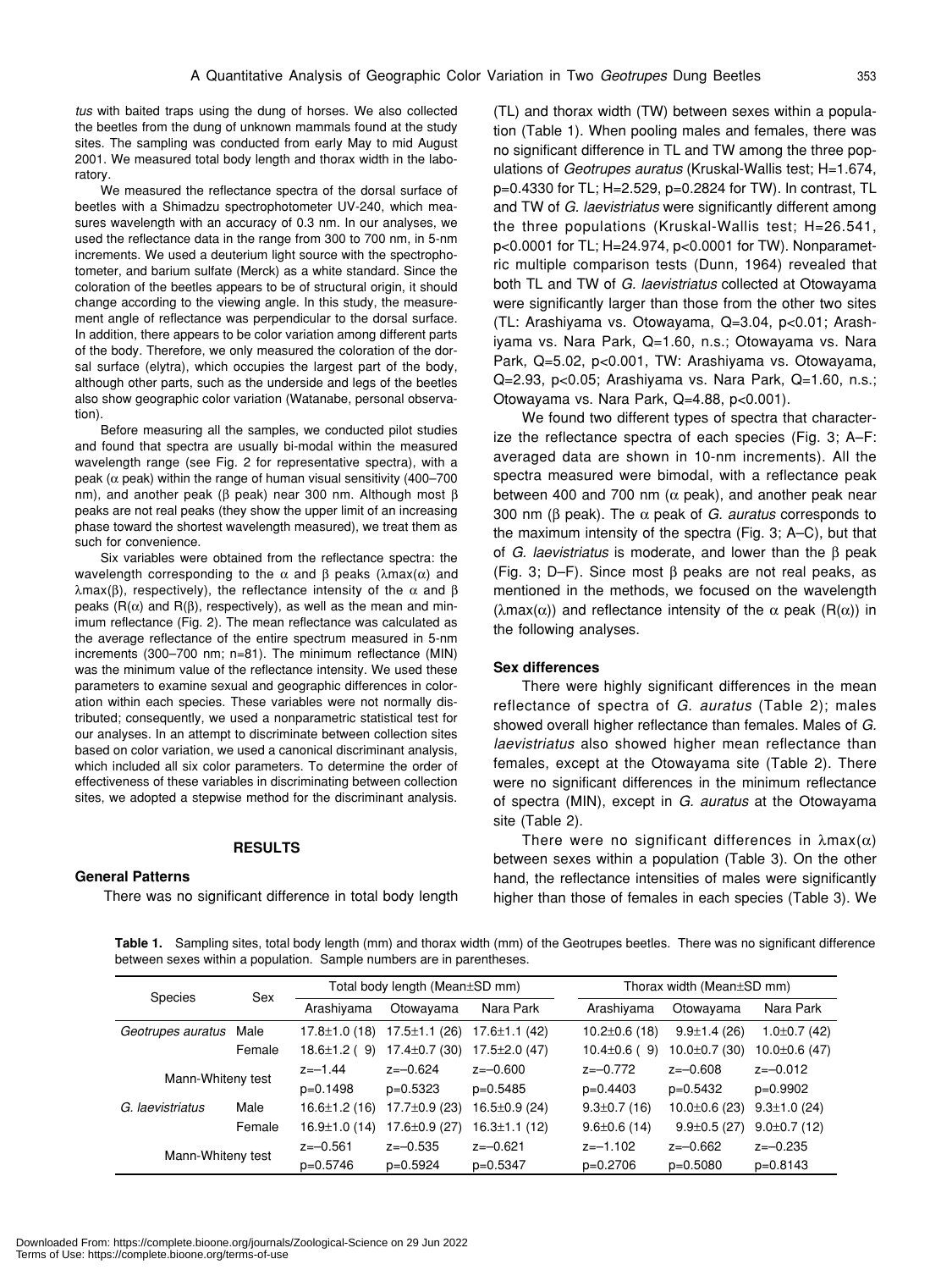

**Fig. 3.** Reflectance spectra of the dorsal surface of beetles. Figs. illustrate the mean and standard deviation in 10-nm increments for all the samples at each sampling site.

**Table 2.** Sexual differences in elytrons reflectance spectra. Sample numbers are in parentheses.

| Species           | Sex    |                    | Mean reflectance (average \times SD) |                    | Minimum reflectance (average \times SD)                                                                                                                                                                                                                                                                                                                                                                                               |            |          |  |  |
|-------------------|--------|--------------------|--------------------------------------|--------------------|---------------------------------------------------------------------------------------------------------------------------------------------------------------------------------------------------------------------------------------------------------------------------------------------------------------------------------------------------------------------------------------------------------------------------------------|------------|----------|--|--|
|                   |        | Arashiyama         | Otowayama                            | Nara Park          | Arashiyama<br>Nara Park<br>Otowayama<br>$4.3 \pm 0.3$ (42)<br>$5.2 \pm 0.6$ (18)<br>$3.6 \pm 0.3$ (26)<br>$4.0 \pm 0.4$ (30)<br>$5.1 \pm 0.5$ (9)<br>$4.2 \pm 0.2$ (47)<br>$z=-0.129$<br>$z=-3.894$<br>$z=-1.622$<br>p<0.0001<br>p=0.8977<br>$p=0.1049$<br>$5.2 \pm 0.5$ (16)<br>$5.0 \pm 0.3$ (23)<br>$4.9 \pm 0.4$ (24)<br>$4.9 \pm 0.5$ (14)<br>$5.1 \pm 0.3$ (27)<br>$4.8 \pm 0.3$ (12)<br>$z=-1.413$<br>$z=-1.392$<br>$z=-0.185$ |            |          |  |  |
| Geotrupes auratus | Male   | $8.7 \pm 0.5$ (18) | $8.4 \pm 0.5$ (26)                   | $7.3 \pm 0.3$ (42) |                                                                                                                                                                                                                                                                                                                                                                                                                                       |            |          |  |  |
| Female            |        | $8.0 \pm 0.3$ (9)  | $7.9 \pm 0.6$ (30)                   | $7.0 \pm 0.3$ (47) |                                                                                                                                                                                                                                                                                                                                                                                                                                       |            |          |  |  |
| Mann-Whiteny test |        | $z=-3.240$         | $z=-3.138$                           | $z=-4.107$         |                                                                                                                                                                                                                                                                                                                                                                                                                                       |            |          |  |  |
|                   |        | $p=0.0012$         | p=0.0017                             | p<0.0001           |                                                                                                                                                                                                                                                                                                                                                                                                                                       |            |          |  |  |
| G. laevistriatus  | Male   | $6.5 \pm 0.3$ (16) | $6.4 \pm 0.3$ (23)                   | $6.3 \pm 0.3$ (24) |                                                                                                                                                                                                                                                                                                                                                                                                                                       |            |          |  |  |
|                   | Female | $6.2 \pm 0.2$ (14) | $6.3 \pm 0.3$ (27)                   | $6.1 \pm 0.2$ (12) |                                                                                                                                                                                                                                                                                                                                                                                                                                       |            |          |  |  |
| Mann-Whiteny test |        | $z=-2.785$         | $z=-0.895$                           | $z=-2.248$         |                                                                                                                                                                                                                                                                                                                                                                                                                                       |            |          |  |  |
|                   |        | $p=0.0053$         | $p=0.3706$                           | $p=0.0246$         | $p=0.1575$                                                                                                                                                                                                                                                                                                                                                                                                                            | $p=0.1640$ | p=0.8536 |  |  |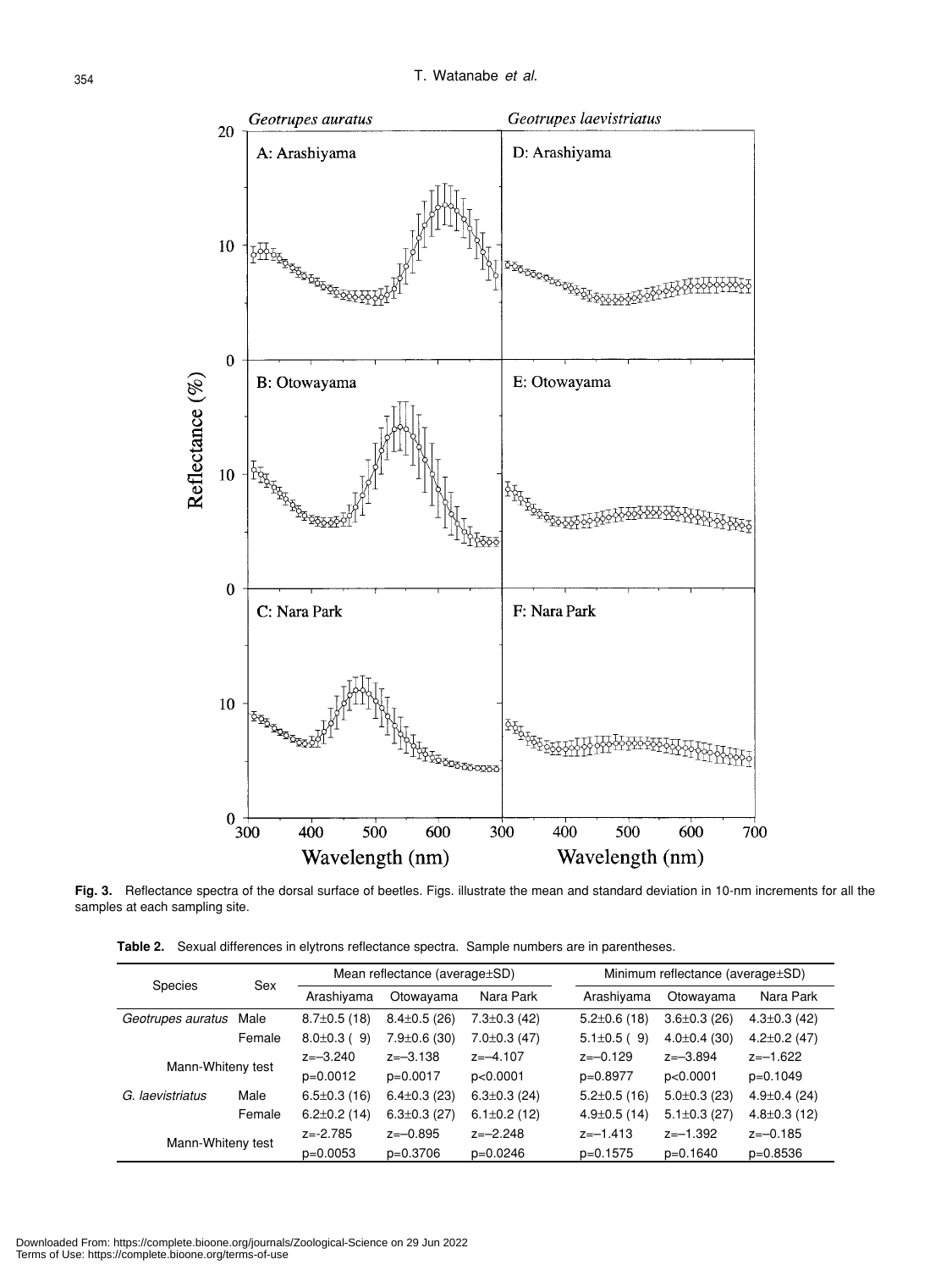|                   | Sex    |                         | $\lambda$ max( $\alpha$ ) (Average S.D.) |                       | Reflectance efficiency (Average html.) |                     |                     |  |
|-------------------|--------|-------------------------|------------------------------------------|-----------------------|----------------------------------------|---------------------|---------------------|--|
| <b>Species</b>    |        | Arashiyama              | Otowayama                                | Nara Park             | Arashivama                             | Otowayama           | Nara Park           |  |
| Geotrupes auratus | Male   | $611.4 \pm 14.3(18)$    | 541.6±16.3 (26)                          | 476.4±16.6 (42)       | $14.7 \pm 1.5$ (18)                    | $16.1 \pm 1.3$ (26) | $12.4 \pm 1.3$ (42) |  |
| Female            |        | 616.9 $\pm$ 9.7 (<br>9) | $540.3 \pm 13.9$ (30)                    | 474.5±14.5 (47)       | $12.1 \pm 1.2$ (<br>- 9)               | 13.6±1.9 (30)       | 11.0 $\pm$ 0.9 (47) |  |
| Mann-Whiteny test |        | $z = -1.34$             | $z=-0.420$                               | $z = -0.169$          | $z=-3.527$                             | $z=-4.699$          | $z = -5.396$        |  |
|                   |        | p=0.1797                | p=0.6747                                 | p=0.8660              | p=0.0004                               | p<0.0001            | p<0.0001            |  |
| G. laevistriatus  | Male   | 632.4 $\pm$ 45.0 (16)   | 536.0±35.2 (23)                          | 507.2±63.2 (24)       | $6.8 \pm 0.6$ (16)                     | $7.0 \pm 0.5$ (23)  | $7.1 \pm 0.4$ (24)  |  |
|                   | Female | 659.6±30.2 (14)         | 538.3±52.6 (27                           | $502.5 \pm 63.7$ (12) | $6.3 \pm 0.5$ (14)                     | $6.7\pm0.5(27)$     | $6.6 \pm 0.5$ (12)  |  |
| Mann-Whiteny test |        | $z=-1.581$              | $z = -0.565$                             | $z = -0.235$          | $z=-2.058$                             | $z=-2.443$          | $z=-2.886$          |  |
|                   |        | $p=0.1139$              | p=0.5720                                 | $p=0.8140$            | p=0.0396                               | $p=0.0146$          | $p=0.0039$          |  |

**Table 3.** The λmax(α) (nm) and reflectance intensity (%) of α peaks with distinct of sex. Sample numbers are in parentheses.

also examined whether  $R(\alpha)$  was related to the body length of males and females. However, no significant correlations were observed (data not shown).

# **Population comparisons**

Since there were no significant differences in  $\lambda$ max( $\alpha$ ) between the sexes, we compared the  $\lambda$ max( $\alpha$ ) of different populations using combined (male and female) data. Fig. 4 shows the distribution of  $λmax(α)$ . Distributions of  $λmax(α)$ were significantly different among populations (Kruskal-Wallis test; H=140.310, p<0.0001 in *G. auratus*; H=59.966, p<0.0001 in *G. laevistriatus*). Multiple comparison tests revealed significant differences among the three populations of *G. auratus*: Arashiyama vs. Otowayama, Q=3.57, p<0.01; Arashiyama vs. Nara Park, Q=10.41, p<0.001; Otowayama vs. Nara Park, Q=8.51, p<0.001. The λmax(α) of *G. laevistriatus* also differed significantly among two of the populations: Arashiyama vs. Otowayama, Q=6.08, p<0.001; Arashiyama vs. Nara Park, Q=7.44, p<0.001; Otowayama vs. Nara Park, Q=2.00, p>0.10 (not significant). The  $λmax(α)$  of *G. laevistriatus* was more variable than that of *G. auratus* at all three sites (at Arashiyama, coefficient of variation



**Fig. 4.** Histogram of the distribution of λmax(α) measured on the dorsal surface of *G. auratus* and *G. laevistriatus*. Data are categorized using 25 nm bins.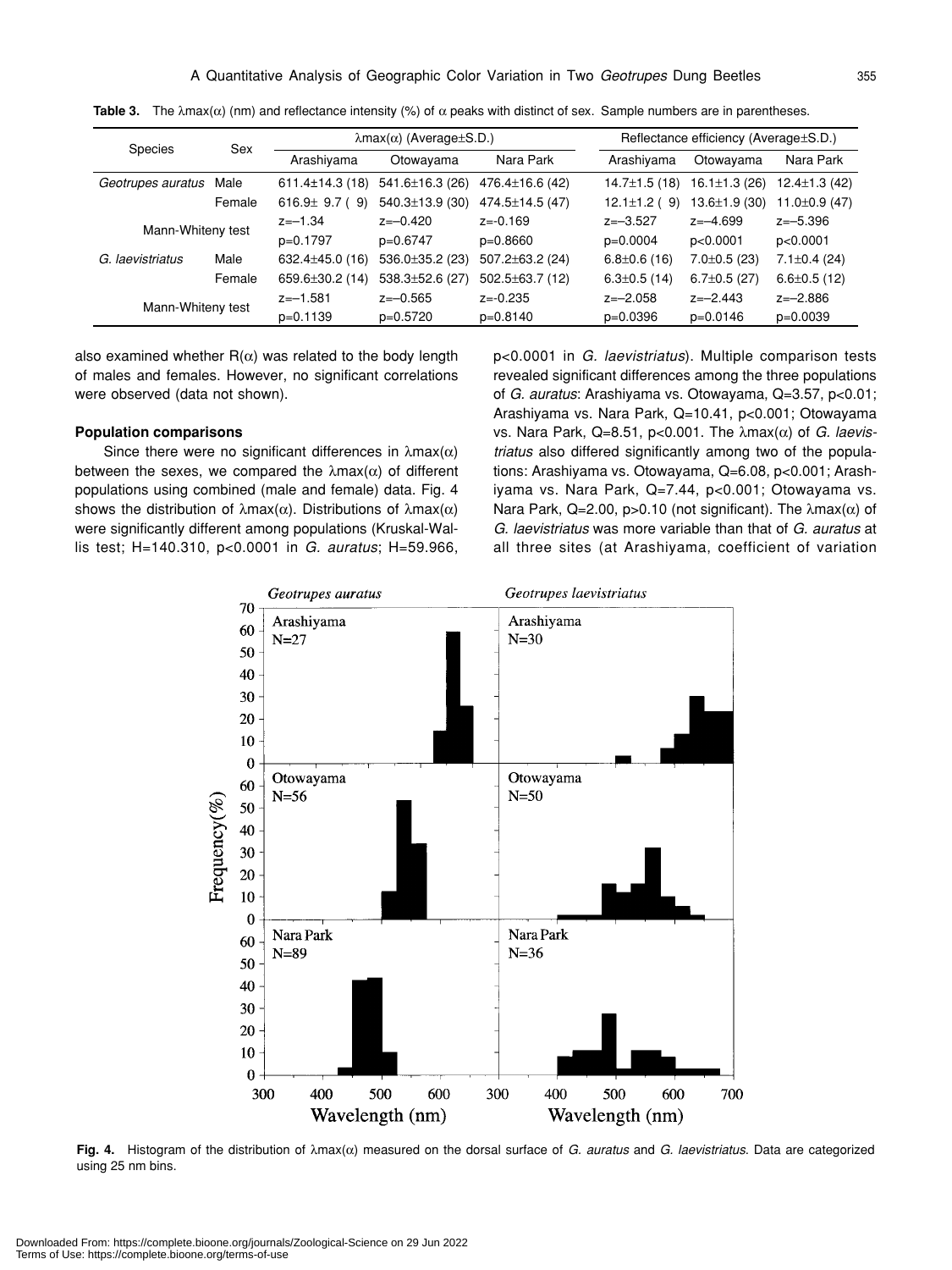

**Fig. 5.** The canonical discriminant scores CAN1 and CAN2 of the dorsal surface spectra of *G. auratus* (a) and *G. laevistriatus* (b). Discriminant analyses were conducted for each sex, since some variables showed sex differences.

**Table 4.** Parameters in the canonical discriminant analysis using stepwise method. (a) Stepwise improvements of discrimination

| G. auratus (male)  |                          | G. auratus (female) |      |                          | G. laevistriatus (male) |      |                          |                  | G. laevistriatus (female) |                          |                  |
|--------------------|--------------------------|---------------------|------|--------------------------|-------------------------|------|--------------------------|------------------|---------------------------|--------------------------|------------------|
| Step <sup>#1</sup> | Variable                 | Wilks' $\lambda$    | Step | Variable                 | Wilks' $\lambda$        | Step | Variable                 | Wilks' $\lambda$ | Step                      | Variable                 | Wilks' $\lambda$ |
|                    | $\lambda$ max $(\alpha)$ | 0.082               |      | $\lambda$ max $(\alpha)$ | 0.078                   |      | $\lambda$ max $(\alpha)$ | 0.494            |                           | $\lambda$ max $(\alpha)$ | 0.415            |
| 2                  | $\lambda$ max $(\beta)$  | 0.022               |      | $\lambda$ max $(\beta)$  | 0.017                   |      | $R(\beta)$               | 0.359            | 2                         | $\lambda$ max $(\beta)$  | 0.299            |
| 3                  | <b>MIN</b>               | 0.014               | З    | <b>MIN</b>               | 0.013                   |      |                          |                  | 3                         | $R(\beta)$               | 0.251            |
| 4                  | $R(\beta)$               | 0.011               |      |                          |                         |      |                          |                  |                           |                          |                  |

#1: Variables are additionally entered into the model if probability of F value is smaller than 0.05.

# (b) Canonical discriminant analysis

| G. auratus (male)                                |                  |                  |                          | G. auratus (female) |                  | G. laevistriatus (male)  |                  |                  | G. laevistriatus (female) |                  |                  |
|--------------------------------------------------|------------------|------------------|--------------------------|---------------------|------------------|--------------------------|------------------|------------------|---------------------------|------------------|------------------|
| Variable                                         | CAN <sub>1</sub> | CAN <sub>2</sub> | Variable                 | CAN <sub>1</sub>    | CAN <sub>2</sub> | Variable                 | CAN <sub>1</sub> | CAN <sub>2</sub> | Variable                  | CAN <sub>1</sub> | CAN <sub>2</sub> |
| Wilks' $\lambda$                                 | 0.011            | 0.230            |                          | 0.013               | 0.237            |                          | 0.359            | 0.788            |                           | 0.251            | 0.902            |
| $\chi^2(P)$                                      | 364.1‡           | 119.6‡           |                          | 357.7‡              | 118.2‡           |                          | 61.0‡            | $14.1+$          |                           | 67.7‡            | $5.0$ (ns)       |
| Eigenvalue(%)                                    | 19.1(85.1)       | 3.3(14.9)        |                          | 17.5(84.5)          | 3.2(15.5)        |                          | 1.2(81.7)        | 0.3(18.3)        |                           | 2.6(96.0)        | 0.1(4.0)         |
| Standardized canonical discriminant coefficients |                  |                  |                          |                     |                  |                          |                  |                  |                           |                  |                  |
| $\lambda$ max $(\alpha)$                         | 0.669            | 0.421            | $\lambda$ max $(\alpha)$ | 0.670               | $-0.799$         | $\lambda$ max $(\alpha)$ | 1.066            | 0.087            | $\lambda$ max $(\alpha)$  | $-1.140$         | 0.216            |
| $\lambda$ max( $\beta$ )                         | 0.612            | $-0.278$         | $\lambda$ max $(\beta)$  | 0.571               | 0.786            | $R(\beta)$               | $-0.460$         | 0.966            | $\lambda$ max $(\beta)$   | 0.795            | 0.517            |
| <b>MIN</b>                                       | 0.333            | $-0.588$         | <b>MIN</b>               | 0.402               | 0.349            |                          |                  |                  | $R(\beta)$                | 0.382            | 0.864            |
| $R(\beta)$                                       | $-0.029$         | 0.527            |                          |                     |                  |                          |                  |                  |                           |                  |                  |

‡: P<0.0001, †: P<0.001, ns: not significant (P>0.05).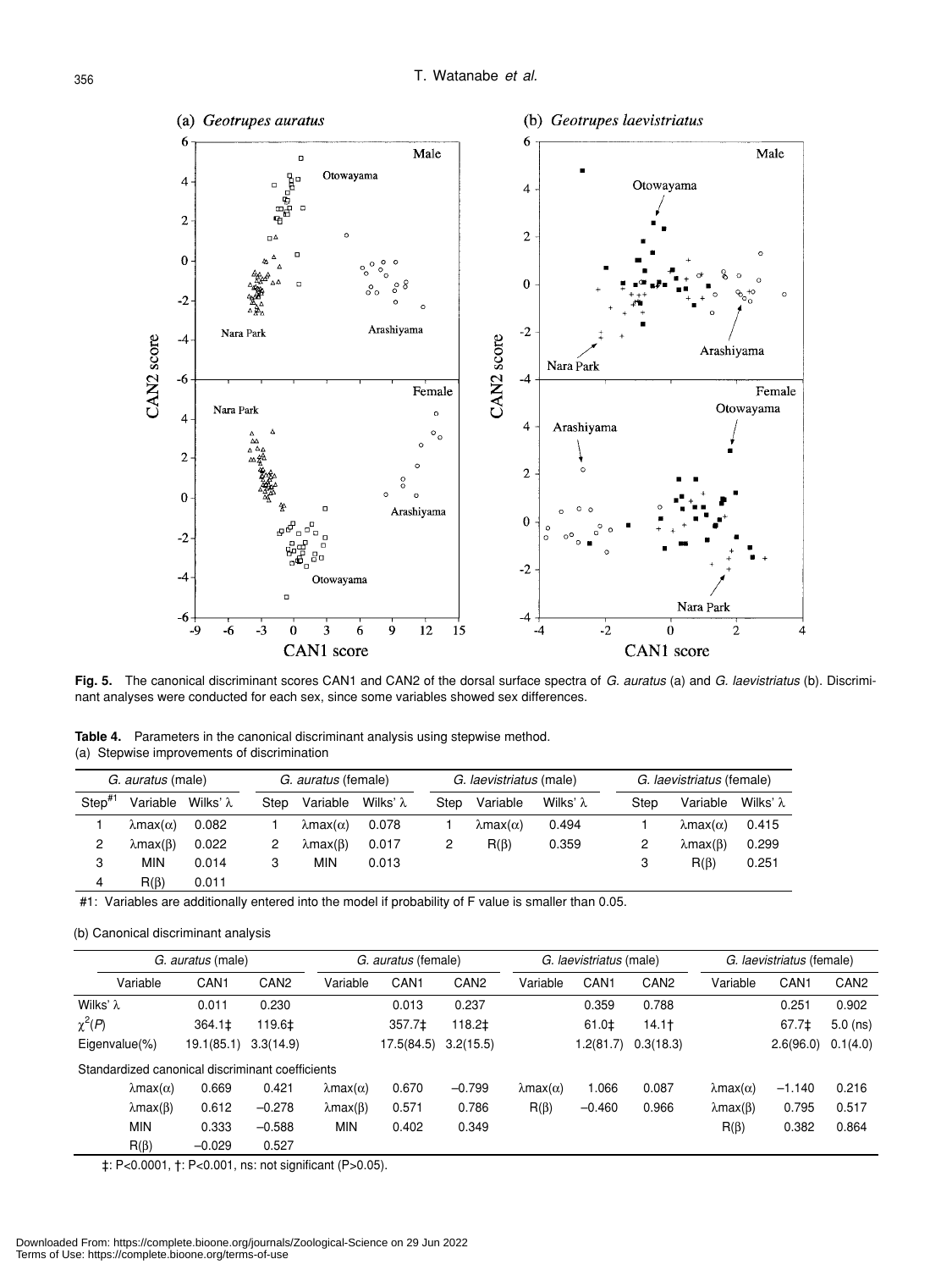(CV)=2.1 in *G. auratus* and 6.6 in *G. laevistriatus*; at Otowayama, CV=2.8 in *G. auratus* and 8.4 in *G. laevistriatus*; and at Nara Park, CV=3.2 in *G. auratus* and 12.4 in *G. laevistriatus*).

The differences in the shapes of the spectra were summarized by canonical discriminant analysis (Fig. 5a, 5b; Table 4a, 4b). A stepwise discriminant analysis of variance in the entire dataset (six variables) reduced the number of discriminating variables to 4 for male *G. auratus*, 3 for female *G. auratus*, 2 for male *G. laevistriatus,* and 3 for female *G. laevistriatus* (significance associated with Wilks' λ, p<0.05; Table 4a). Analyses revealed that λmax(α) was the most efficient parameter for discriminating between sampling sites in both species (Table 4a). This analysis was able to discriminate between sampling sites for both male and female *G. auratus* clearly (Wilks' λ=0.011 for males; Wilks'  $λ=0.013$  for females). Although  $λmax(β)$  had a large effect on CAN1 scores in the final model (Table 4b), a discriminant function analysis using only  $λ$ max( $α$ ) was more effective at discriminating between sampling sites (Wilks'  $\lambda$ = 0.082 for males; Wilks'  $\lambda$ =0.078 for females). In comparison, discrimination analyses between sampling sites for male and female *G. laevistriatus* showed relatively poorer performance (Wilks' λ=0.359 for males; Wilks' λ=0.251 for females). The canonical scores of samples from Otowayama and Nara Park largely overlapped, although samples from Arashiyama could be clearly discriminated from those from the other two sites (Fig. 5b). The CAN1 scores for *G. laevistriatus* were highly dependent on λmax(α) (Table 4b), and the frequency distributions of  $\lambda$ max( $\alpha$ ) of *G*. *laevistriatus* from Otowayama and Nara Park actually shared a wide wavelength range (Fig. 4).

## **DISCUSSION**

Our study demonstrates that reflectance spectra are useful for describing the monochromatic color of the dorsal surface of two dung beetle species, *Geotrupes auratus* and *G. laevistriatus*. Furthermore, we show that geographic color variation in each species is well characterized by the shift of α peaks. Since structural colors in the *Geotrupes* beetles seem to be produced by a multilayer reflector, the  $\alpha$  peak of reflectance may depend on the thickness of the layers in a stack (Parker *et al*., 1998). Therefore, it seems appropriate to use λmax(α) as an index for evaluating color variation in *Geotrupes* beetles. Our analyses of λmax(α) also revealed hidden (imperceptible by humans) sexual dichromatism in both beetles; the reflectance intensity of males was significantly higher than that of females at  $\lambda$ max( $\alpha$ ). Through objective spectral measurements, we may find hidden sexual dichromatism in many other species.

Recently, Favila *et al.* (2000) clearly demonstrated that cuticular color in a Scarabaeinae beetle (*Canthon cyanellus cyanellus* LeConte) is genetically controlled. If the coloration of *G. auratus* and *G. laevistriatus* is also genetically controlled, we should pay more attention to the frequency distribution of λmax(α) of a population. Coefficients of variation in λmax show that the coloration of *G. auratus* is more uniform than that of *G. laevistriatus* in all three populations. Furthermore, the frequency distributions of λmax(α) in *G. laevistriatus* largely overlap between the different sites. Differences in the degree of variation within a population may be explained by the differing levels of gene flow between the two beetle species. Habitats of *G. auratus* to be restricted to localized areas where wild mammals are more abundant, while *G. laevistriatus* are observed more widely, even in isolated green spaces within cities (Mizuno, 1964). Therefore, gene flow among *G. auratus* populations seems to be more restricted than in *G. laevistriatus*. Differences in the strength of selective pressures may also explain the differences in the degree of geographic variation within each species if the coloration of the beetles is determined by natural or sexual selection; selective pressures may be greater on *G. auratus* than on *G. laevistriatus* in a specific area. To understand these patterns of geographic variation, we need to determine the selective forces acting on the coloration, the level of gene flow between populations, and the interaction between these two selective pressures.

Interestingly, our results show that *G. auratus* and *G. laevistriatus* share similar coloration in each habitat. Although the coloration of *G. laevistriatus* appears dull to human observers, spectral analyses reveal that the  $\alpha$  peaks of *G. laevistriatus* shift in the same direction as those of *G. auratus*. Additional populations should be surveyed to understand the patterns in geographic color variation in these two dung beetles.

Geographic color variation in *G. auratus* and *G. laevistriatus* does not appear to be maintained by thermoregulation, since coloration does not vary with latitude (Mizuno, 1964). Alternatively, coloration might serve a function in intraspecific communication, since there are sex differences in the reflectance intensity of the  $\alpha$  peak. However, an intraspecific signal function does not explain the similarity of the coloration between the two *Geotrupes* beetles at each site. If the dung beetles are unpalatable to predatory animals, and the coloration functions as a warning signal, the color similarities between the two beetle species might be explained by Müllerian mimicry, since they share the same resources (the dung of mammals) and are frequently observed together in the same habitat. Studies of the diurnal activity of the beetles revealed that *G. auratus* and *G. laevistriatus* activities peak in the daytime (Sasayama *et al.,* 1984). Therefore, their coloration may act as warning signals for visual diurnal predators, such as birds. Pluot-Sigwalt (1982, 1984) has demonstrated that some African dung beetles in the tribe Gymnopleurini have exceptionally numerous pygidial glands that generally secrete repellent substances. The bright color of these beetles may be interpreted as warning colors (Camberfort, 1991). To our knowledge, however, there is no evidence demonstrating the unpalatability of the two *Geotrupes* dung beetles.

In conclusion, our quantitative analysis effectively eval-